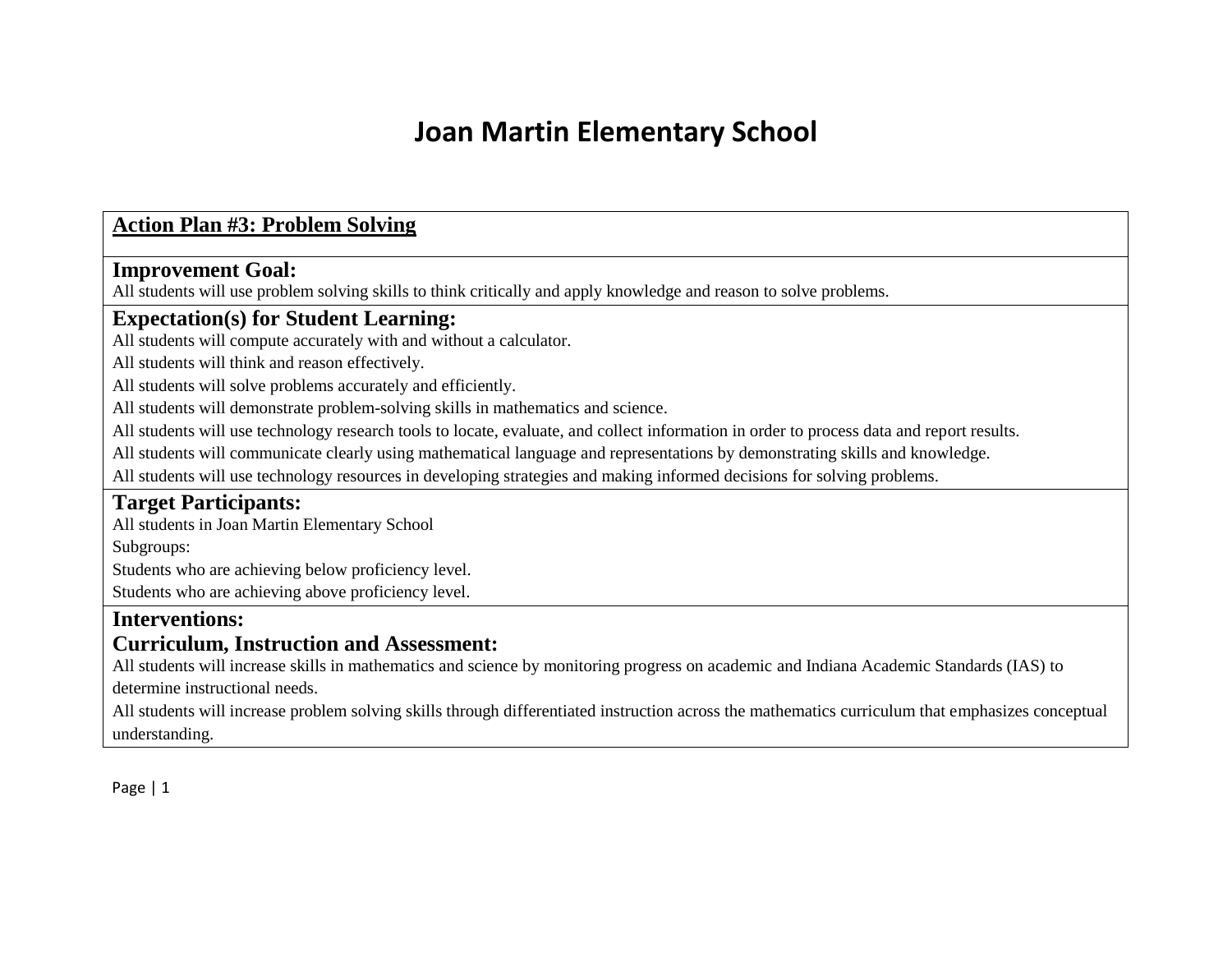All students will use reasoning and critical thinking to solve problems that provide relevant, concrete, and everyday problems across the curriculum.

All students will increase problem solving skills by using technology tools across the curriculum.

### **Student Support:**

Students will participate in Response to Instruction (RtI) tiers based on achievement levels.

Students may participate in after school clubs and extracurricular activities.

Students will participate in enriched and high ability courses based on achievement levels.

All students will increase problem solving skills through opportunities for family/community participation via Pearson Realize and Home/School connection.

Students who qualify for services will be provided additional instructional support.

Students will participate in afterschool clubs and extracurricular activities.

### **Staff:**

All students will increase problem solving skills as a result of teacher participation in professional learning communities.

### **Evaluation:**

School City of Hobart's Balanced Assessment System Framework

Curriculum calendar

Report Card

Conferring

Classroom assessments-Checklists/Rubrics, quizzes, unit tests, formal scales

Common Formative Assessments-Formal Scales, Rubrics, Checklists, Compass Learning Odyssey

Benchmark Assessments-Pivot

External Summative Assessments-ISTEP+, IREAD 3, WIDA, ISTAR, Portfolios

### **Timeframe for Implementation:**

2016-2017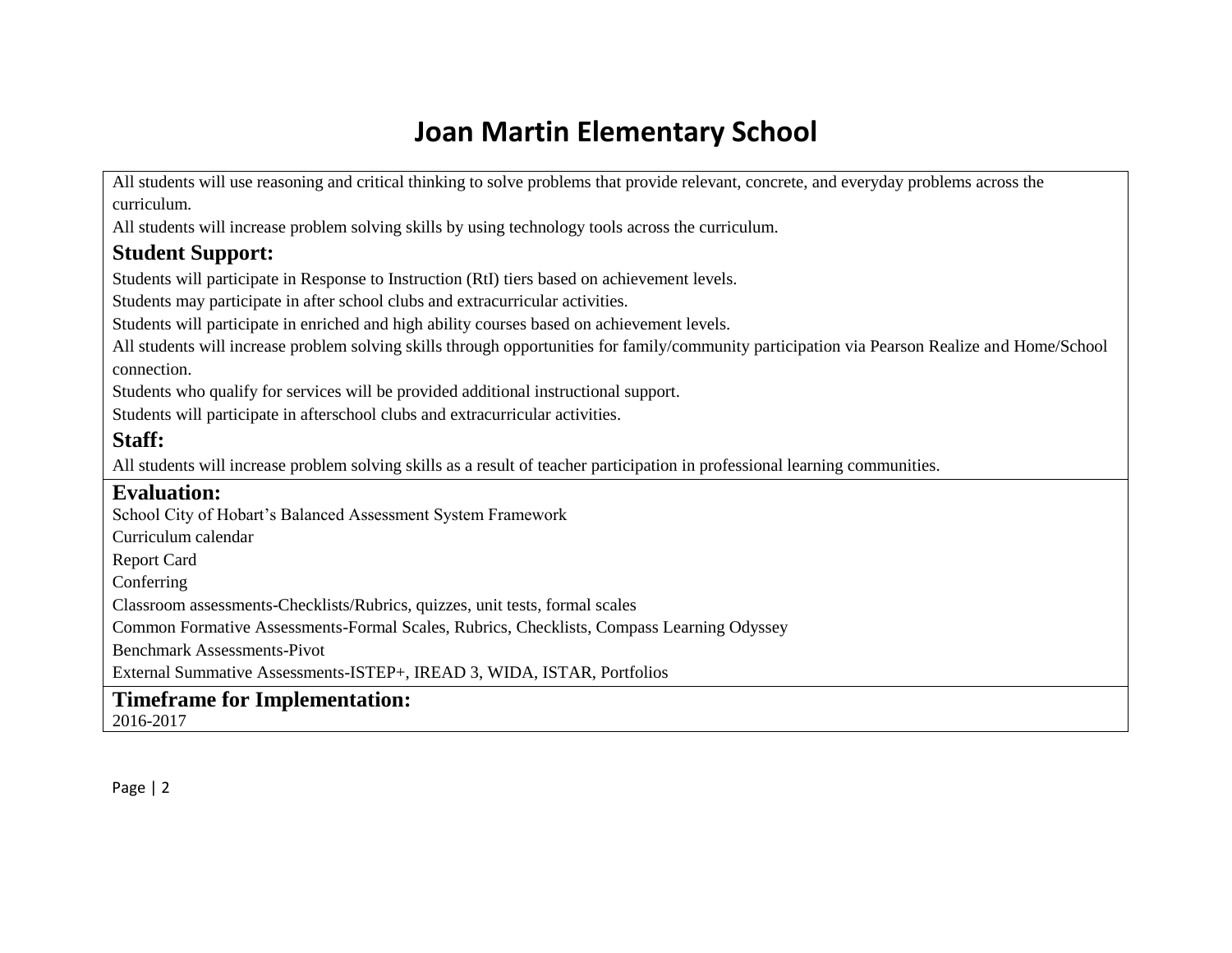### Target Area of Improvement: Mathematics - Computation, Problem-Solving, and Data Analysis

| <b>ACTIONS</b>                                          | <b>SCHEDULE</b> | <b>RESPONSIBILITIES</b>           | <b>MONITORING</b>        | <b>RESOURCES</b>            |
|---------------------------------------------------------|-----------------|-----------------------------------|--------------------------|-----------------------------|
| Intervention: Assessment/Differentiated Instruction     | 2012-2017       | -Elementary Staff, as appropriate | -Classroom               | -Classroom assessments      |
| for Conceptual Understanding                            |                 | -Administrators                   | assessments              | -Manipulatives              |
| 1. All students will increase skills in mathematics and |                 |                                   | -SCOH Balanced           | -Calculators                |
| science by monitoring progress on the Indiana           |                 |                                   | <b>Assessment System</b> | -Software                   |
| Academic Standards and Mathematical Practices to        |                 |                                   | Framework                | -Flash cards                |
| determine instructional needs.                          |                 |                                   | -Journals                | -Classroom Texts            |
| A. PIVOT will be administered to grades one through     |                 |                                   | -Rubrics                 | -Time for data analysis     |
| five every fall and spring with periodic benchmarks to  |                 |                                   | -Conferring              | -RtI                        |
| determine goal areas needing remediation for each       |                 |                                   | -Checklists              | -Professional               |
| student.                                                |                 |                                   |                          | <b>Development Catalog</b>  |
| B. ISTEP data will be analyzed to determine skill       |                 |                                   |                          | -Purdue Problem             |
| areas needing remediation for each student.             |                 |                                   |                          | <b>Centered Mathematics</b> |
| C. School City of Hobart's Balanced Assessment          |                 |                                   |                          | Project                     |
| <b>System Framework</b>                                 |                 |                                   |                          | -Indiana Department of      |
|                                                         |                 |                                   |                          | Education web site,         |
|                                                         |                 |                                   |                          | ISTEP+ practice             |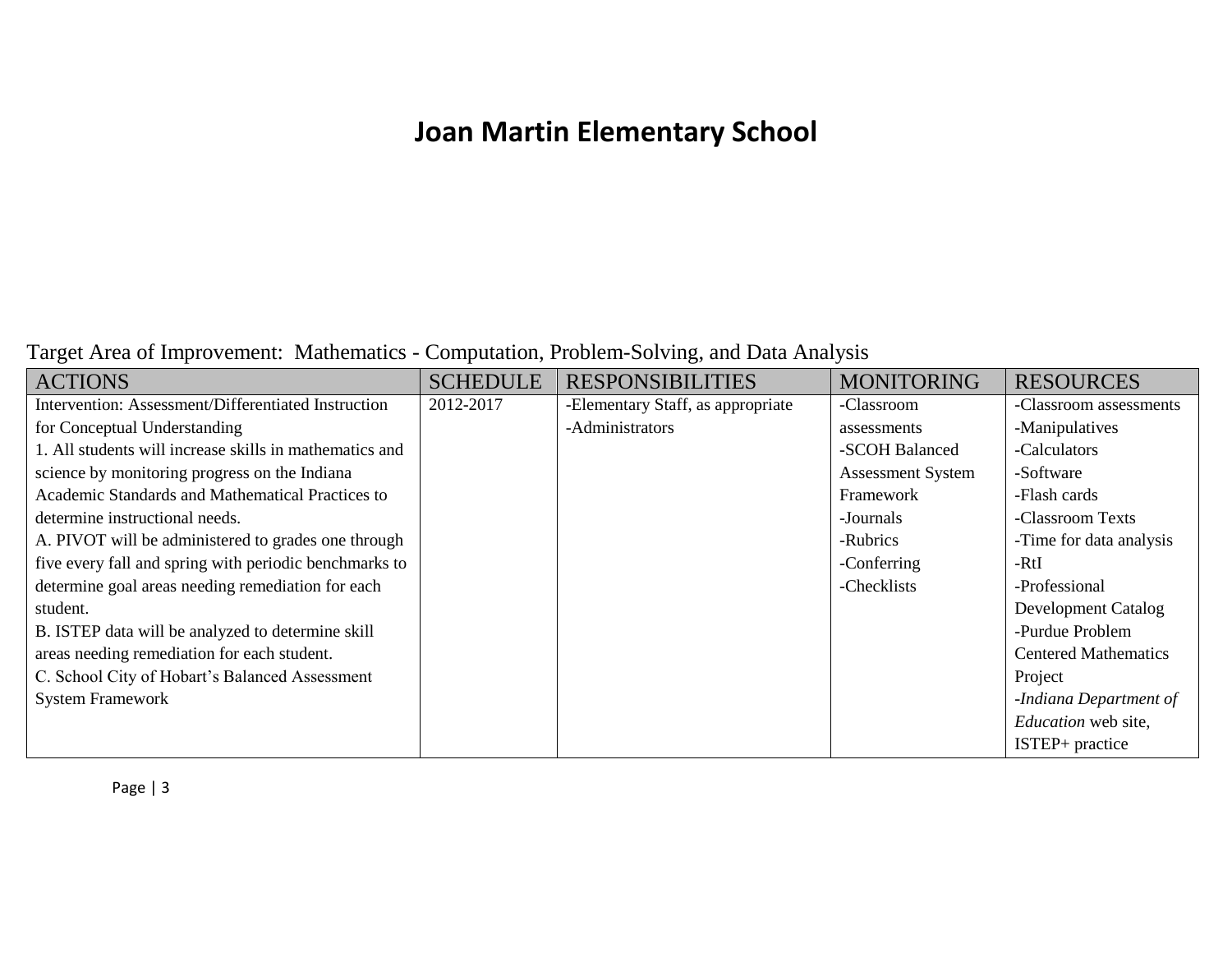| 2. All students will increase problem solving skills     |           |                                    |                          | -SCOH Balanced                |
|----------------------------------------------------------|-----------|------------------------------------|--------------------------|-------------------------------|
| through differentiated instruction across the            |           |                                    |                          | <b>Assessment System</b>      |
| curriculum that emphasizes conceptual understanding.     |           |                                    |                          | Framework                     |
| A. Students will learn basic math facts.                 |           |                                    |                          | -Fastt Math                   |
| B. Students will understand units of measurement and     |           |                                    |                          | -Xtra Math                    |
| apply appropriate techniques and formulas.               |           |                                    |                          | -Prodigy                      |
| C. Students will understand and solve algebraic          |           |                                    |                          | -Front Row                    |
| equations and understand patterns and relationships      |           |                                    |                          | -Fraction Nation              |
| between numbers.                                         |           |                                    |                          | -Khan Academy                 |
| D. Students will identify, describe, and compare         |           |                                    |                          | -Envisions                    |
| geometrical shapes.                                      |           |                                    |                          |                               |
| E. Students will construct and interpret graphs          |           |                                    |                          |                               |
| throughout the curriculum as part of data analysis.      |           |                                    |                          |                               |
| F. Students will learn and apply inquiry-type            |           |                                    |                          |                               |
| strategies.                                              |           |                                    |                          |                               |
| G. Students will have the opportunity to participate in  |           |                                    |                          |                               |
| study tables and ISTEP Boost.                            |           |                                    |                          |                               |
| Intervention: Reasoning and Critical Thinking To         | 2012-2017 | -Elementary Staff Cross-Curricular | -Classroom               | A. Classroom                  |
| <b>Solve Problems</b>                                    |           | -Administrators                    | assessments              | <b>Instruction That Works</b> |
| 1. All students will use reasoning and critical thinking |           |                                    | -Journals                | by Robert Marzano             |
| to solve problems that provide relevant, concrete, and   |           |                                    | -Rubrics                 | B. Choice Words by            |
| everyday problems across the curriculum.                 |           |                                    | -SCOH Balanced           | Peter Johnston                |
| A. Students will build academic vocabulary across the    |           |                                    | <b>Assessment System</b> | C. The Art and Science        |
| curriculum.                                              |           |                                    | Framework                | of Teaching by Robert         |
| B. Students will understand and choose the correct       |           |                                    |                          | Marzano                       |
| mathematical operation to solve problems across the      |           |                                    |                          | -Manipulatives                |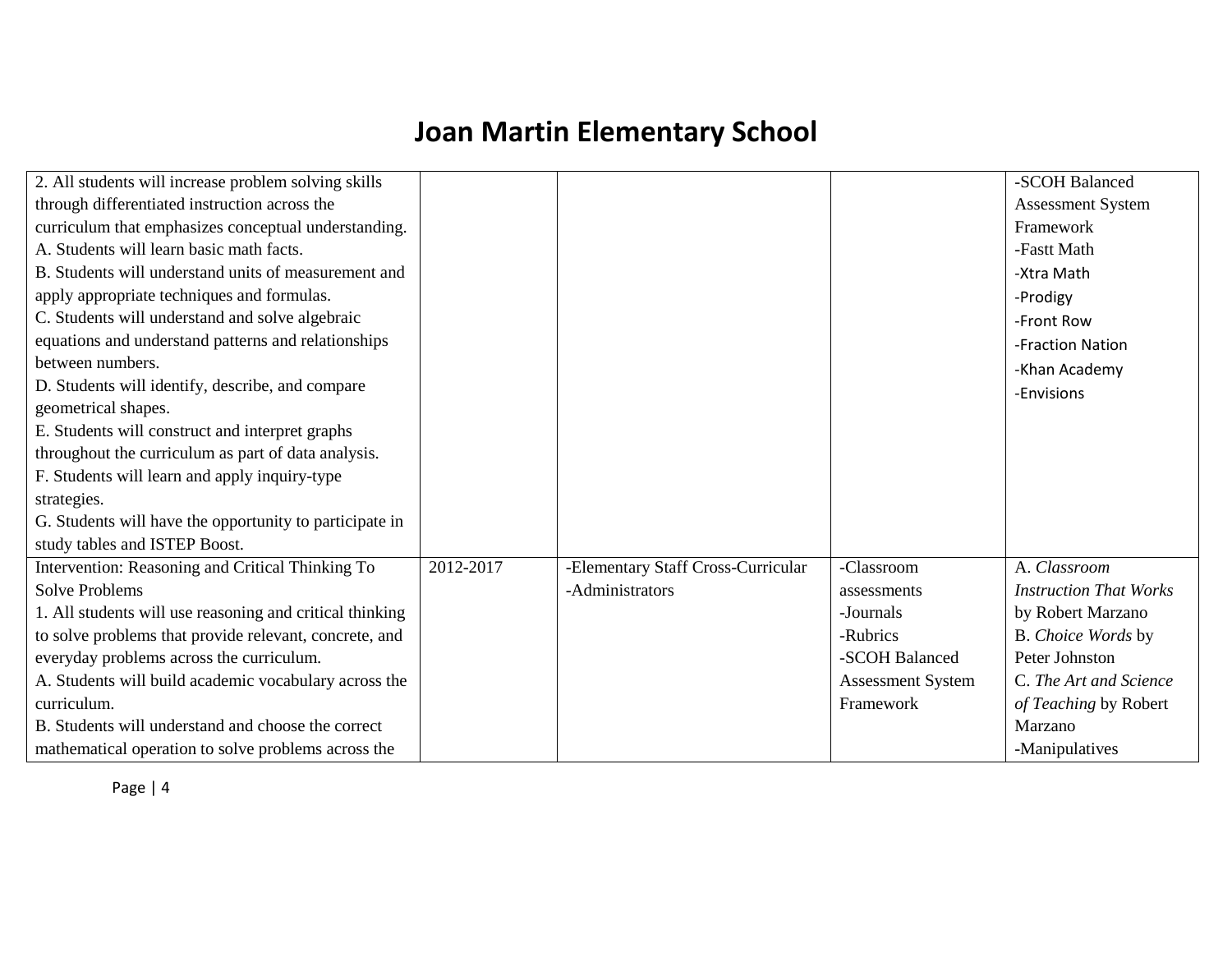| curriculum. (Example: "Similarities and              | -Textbook                |
|------------------------------------------------------|--------------------------|
| Differences/Graphic Organizers" - Marzano)           | -SCOH Balanced           |
| C. Students will use mental math/estimation to       | <b>Assessment System</b> |
| understand when an exact answer or an estimate is    | Framework                |
| sufficient.                                          | -Envisions               |
| D. Students will develop a set of problem solving    | -Pivot                   |
| strategies across the curriculum.                    | -Google Apps             |
| Example:                                             | -SeeSaw                  |
| 1. READ What is the question?                        |                          |
| 2. REREAD What is the necessary information?         |                          |
| 3. THINK Putting together $=$ addition               |                          |
| Taking apart $=$ subtraction                         |                          |
| Do I need all the information?                       |                          |
| Is it a two-step problem?                            |                          |
| 4. SOLVE Write the equation.                         |                          |
| 5. CHECK Recalculate                                 |                          |
| Label                                                |                          |
| Compare                                              |                          |
| E. Students will problem solve by using probability, |                          |
| data analysis, and statistics across the curriculum. |                          |
|                                                      |                          |
| Intervention: Defined Curriculum - National or       | -Google Apps             |
| <b>Academy Curriculum</b>                            | -SeeSaw                  |
| 1. Students will participate in project/problem      |                          |
| based learning.                                      |                          |
| A. IDOE STEM                                         |                          |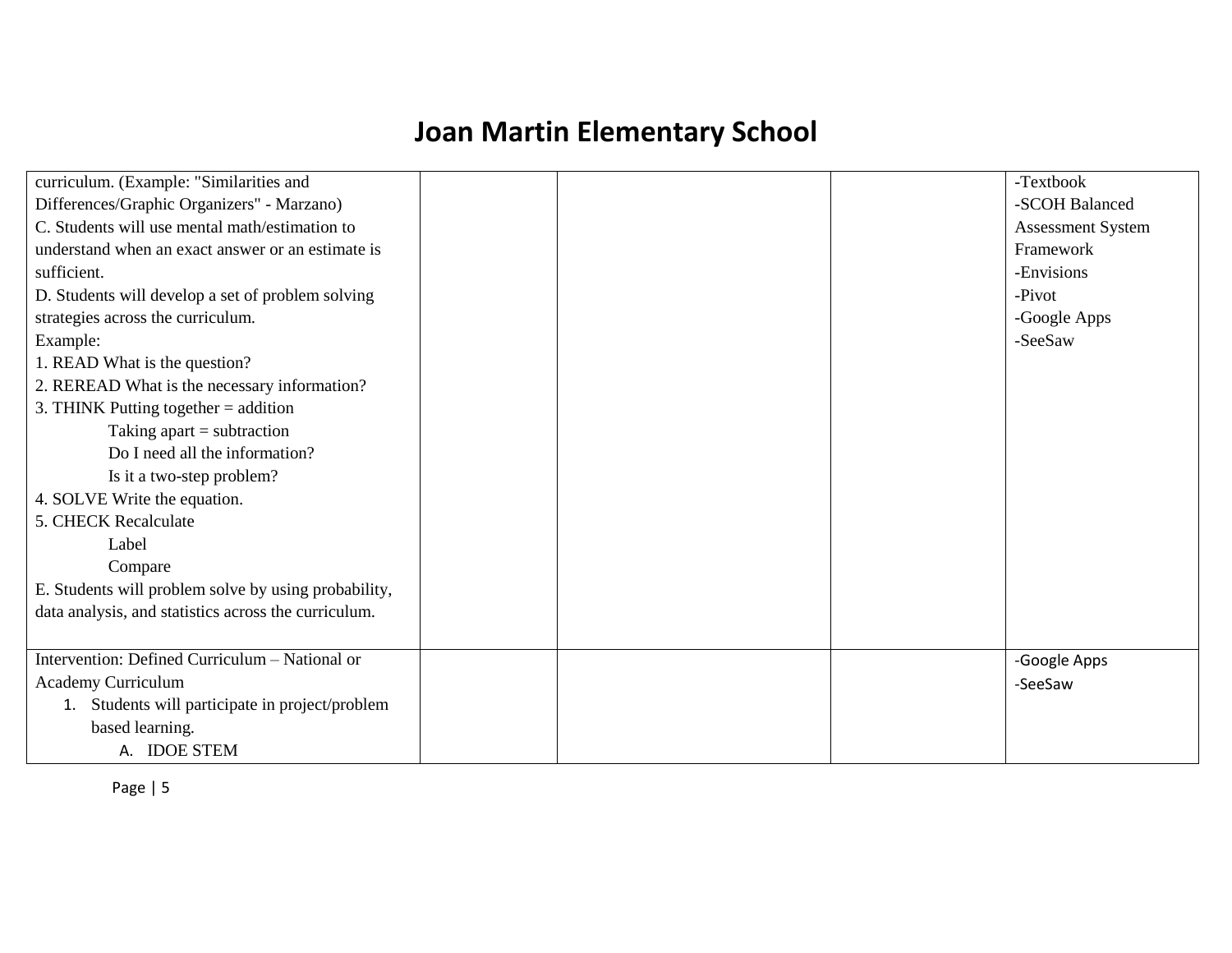| Lego Robotics<br><b>B.</b>                             |           |                                    |                          |                            |
|--------------------------------------------------------|-----------|------------------------------------|--------------------------|----------------------------|
| Intervention: Technology Tools                         | 2012-2017 | -Elementary Staff Cross-Curricular | -Classroom               | -Calculators               |
| 1. All students will increase problem solving by using |           | -Administrators                    | Assessments              | -Computers and             |
| technology tools across the curriculum.                |           |                                    | -Teacher Observation     | <b>Simulation Software</b> |
| A. Students will construct, interpret, and analyze     |           |                                    | -Student Presentations   | -Professional              |
| graphs.                                                |           |                                    | -Odyssey Compass         | Development Calendar       |
| B. Students will use calculators to solve mathematical |           |                                    | Learning                 | -Challenger Learning       |
| equations.                                             |           |                                    | -SCOH Balanced           | Center (Space              |
| C. Students will use computer simulations to solve     |           |                                    | <b>Assessment System</b> | Simulation)                |
| problems                                               |           |                                    | Framework                | -Khan Academy              |
|                                                        |           |                                    |                          | -Harry Kindergarten on     |
|                                                        |           |                                    |                          | YouTube                    |
|                                                        |           |                                    |                          | -Tablets                   |
|                                                        |           |                                    |                          | $-iPads$                   |
|                                                        |           |                                    |                          | -vBrick                    |
|                                                        |           |                                    |                          | -BrainPop Jr.              |
|                                                        |           |                                    |                          | -Google apps               |
|                                                        |           |                                    |                          | -Chromebooks               |
|                                                        |           |                                    |                          | -Envisions                 |
|                                                        |           |                                    |                          | -Pivot                     |
|                                                        |           |                                    |                          | -SeeSaw                    |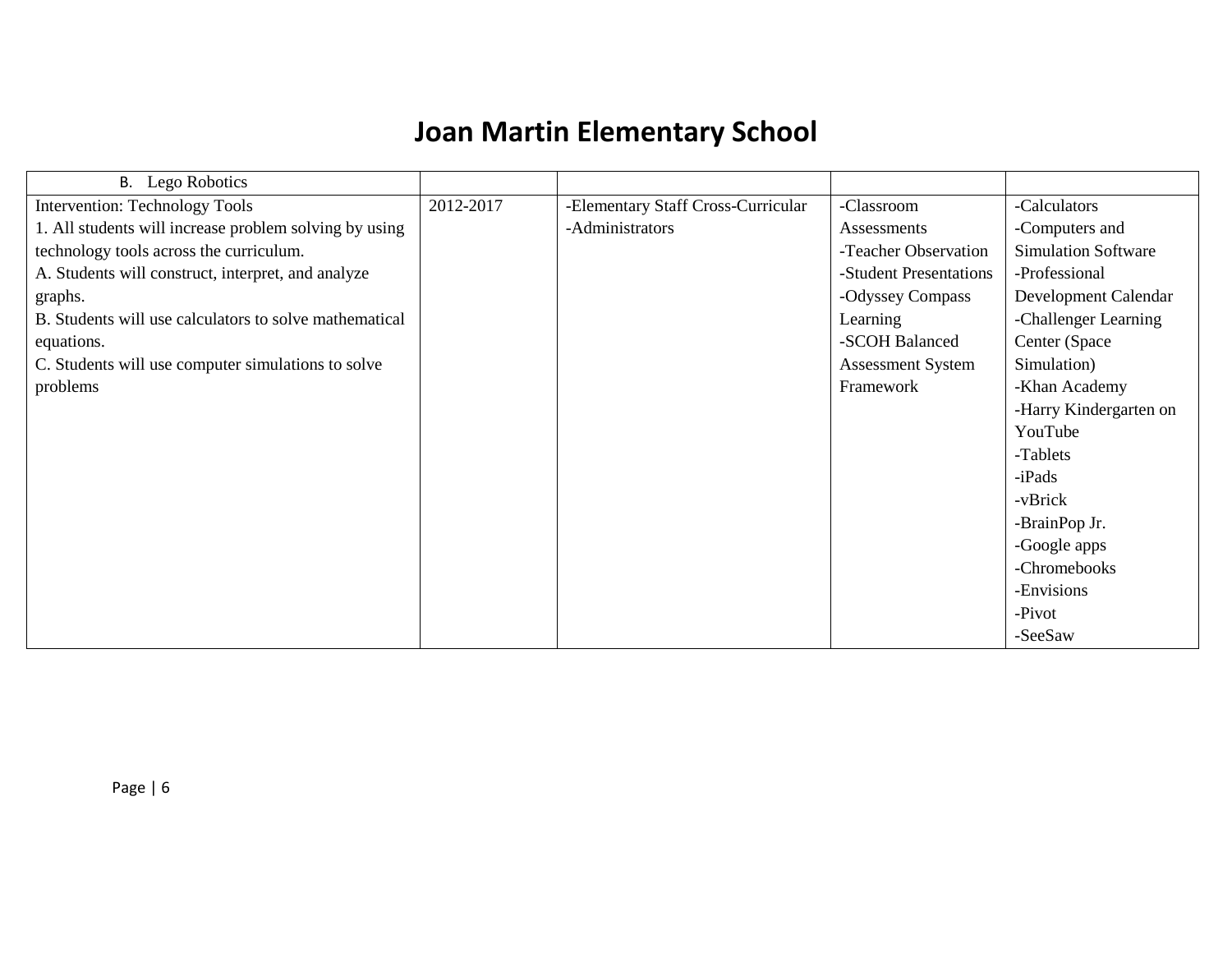| Intervention: Response to Instruction (RtI)                 | 2012-2017 | -Principals                          | -SCOH Balanced             | -SCOH Balanced             |
|-------------------------------------------------------------|-----------|--------------------------------------|----------------------------|----------------------------|
| 1. Students will participate in RtI Tiers based on          |           | -K-12 Teachers                       | Assessment System          | Assessment System          |
| achievement levels.                                         |           | -LRE Facilitators                    | Framework                  | Framework                  |
| A. A district-wide RtI policy is implemented with           |           | -Interventionists                    | -RtI Forms                 | -Professional Learning     |
| guidelines.                                                 |           | -RtI Teams                           | -RtI Meetings              | Communities                |
| B. Tier II will be implemented through the intervention of  |           |                                      |                            | -Common Planning Time      |
| 'Increased Academic Learning Time" within the classroom     |           |                                      |                            | -RtI Policy & Guidelines   |
| including the following:                                    |           |                                      |                            | -RtI Forms & Meetings      |
| -Achievement Groups - Strategy Groups                       |           |                                      |                            | -Skyward                   |
| -Double Blocked Subjects                                    |           |                                      |                            | -Leveled Literacy          |
| -Computerized Intervention Software                         |           |                                      |                            | Intervention (LLI)         |
| C. Tier II and Tier III will be implemented through intense |           |                                      |                            | -System 44                 |
| intervention with additional support services.              |           |                                      |                            | -Read 180                  |
| -Computerized Intervention Software                         |           |                                      |                            | -Professional              |
| -Intense Reading Intervention                               |           |                                      |                            | Development RtI            |
| -Individual Instruction                                     |           |                                      |                            | -Curriculum Materials      |
| -Small Group Instruction                                    |           |                                      |                            | RtI                        |
|                                                             |           |                                      |                            | -TRC                       |
|                                                             |           |                                      |                            | -RAZ Kids                  |
|                                                             |           |                                      |                            | -Envisions MDIS            |
|                                                             |           |                                      |                            | -Pivot                     |
|                                                             |           |                                      |                            | -Study Tables              |
|                                                             |           |                                      |                            | -ISTEP Boost               |
| Intervention: Enriched and High Ability                     | 2012-2017 | -Lead: Central Office Administrators | -School City of Hobart's   | -School City of Hobart's   |
| 1. Students will participate in Enriched and High Ability   |           | -Principals                          | <b>Balanced Assessment</b> | <b>Balanced Assessment</b> |
| courses based on achievement levels.                        |           | -Teachers                            | <b>System Framework</b>    | <b>System Framework</b>    |
| A. Enriched Curriculum                                      |           |                                      |                            | -Professional Learning     |
| -Small Group Instruction                                    |           |                                      |                            | Communities                |
| -Enriched Courses                                           |           |                                      |                            | -Common Planning Time      |
| <b>B.</b> High Ability                                      |           |                                      |                            | -Skyward                   |
| -Magnet High Ability Grades 2-5                             |           |                                      |                            | $-TRC$                     |
|                                                             |           |                                      |                            | -High Ability Policy and   |
|                                                             |           |                                      |                            | Guidelines                 |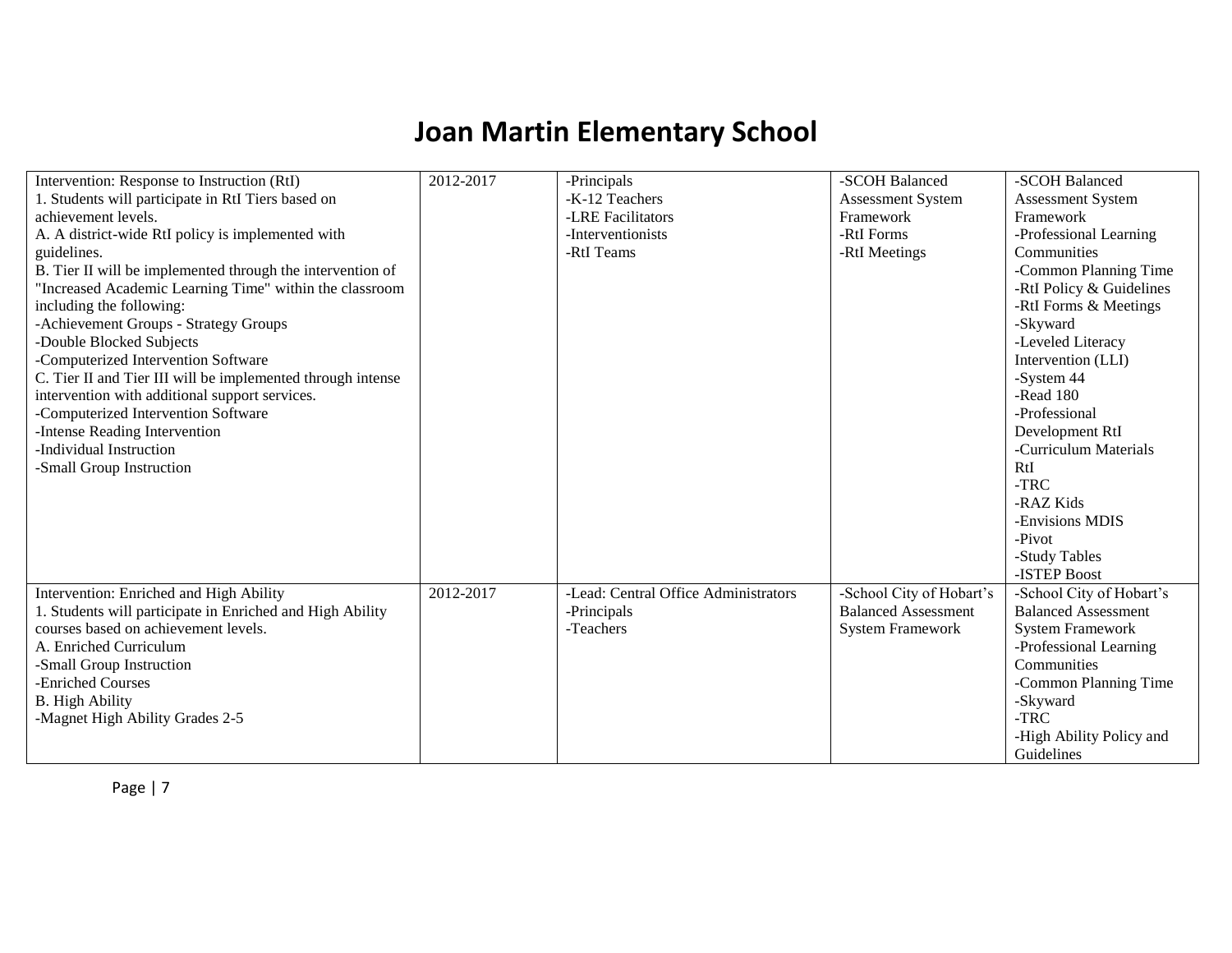| Intervention: Clubs and Extracurricular              | 2012-2017 |                          |                            | -ISTEP Boost               |
|------------------------------------------------------|-----------|--------------------------|----------------------------|----------------------------|
| Students will participate in clubs and               |           |                          |                            | -Study Tables              |
| extracurricular activities                           |           |                          |                            |                            |
| A. Academic Support                                  |           |                          |                            |                            |
| Academic Enrichment<br>В.                            |           |                          |                            |                            |
| Athletics                                            |           |                          |                            |                            |
| Performing Arts<br>D.                                |           |                          |                            |                            |
|                                                      |           |                          |                            |                            |
| <b>Intervention: Instruction Support Services</b>    | 2012-2017 | -Principals              | -School City of Hobart's   | -School City of Hobart's   |
| Students who qualify for additional services will be |           | - Teachers               | <b>Balanced Assessment</b> | <b>Balanced Assessment</b> |
| provided extra instructional support.                |           | -EL Coordinator          | <b>System Framework</b>    | <b>System Framework</b>    |
| A. Special Education                                 |           | -Special Education Staff |                            | -Professional Learning     |
| B. English Learners (EL)                             |           | -Nurses                  |                            | Communities                |
| C.504                                                |           |                          |                            | -Common Planning Time      |
|                                                      |           |                          |                            | -Skyward                   |
|                                                      |           |                          |                            | -TRC (District Web site)   |
|                                                      |           |                          |                            | $-IEP$                     |
|                                                      |           |                          |                            | $-504$                     |
|                                                      |           |                          |                            | -Case Conferences          |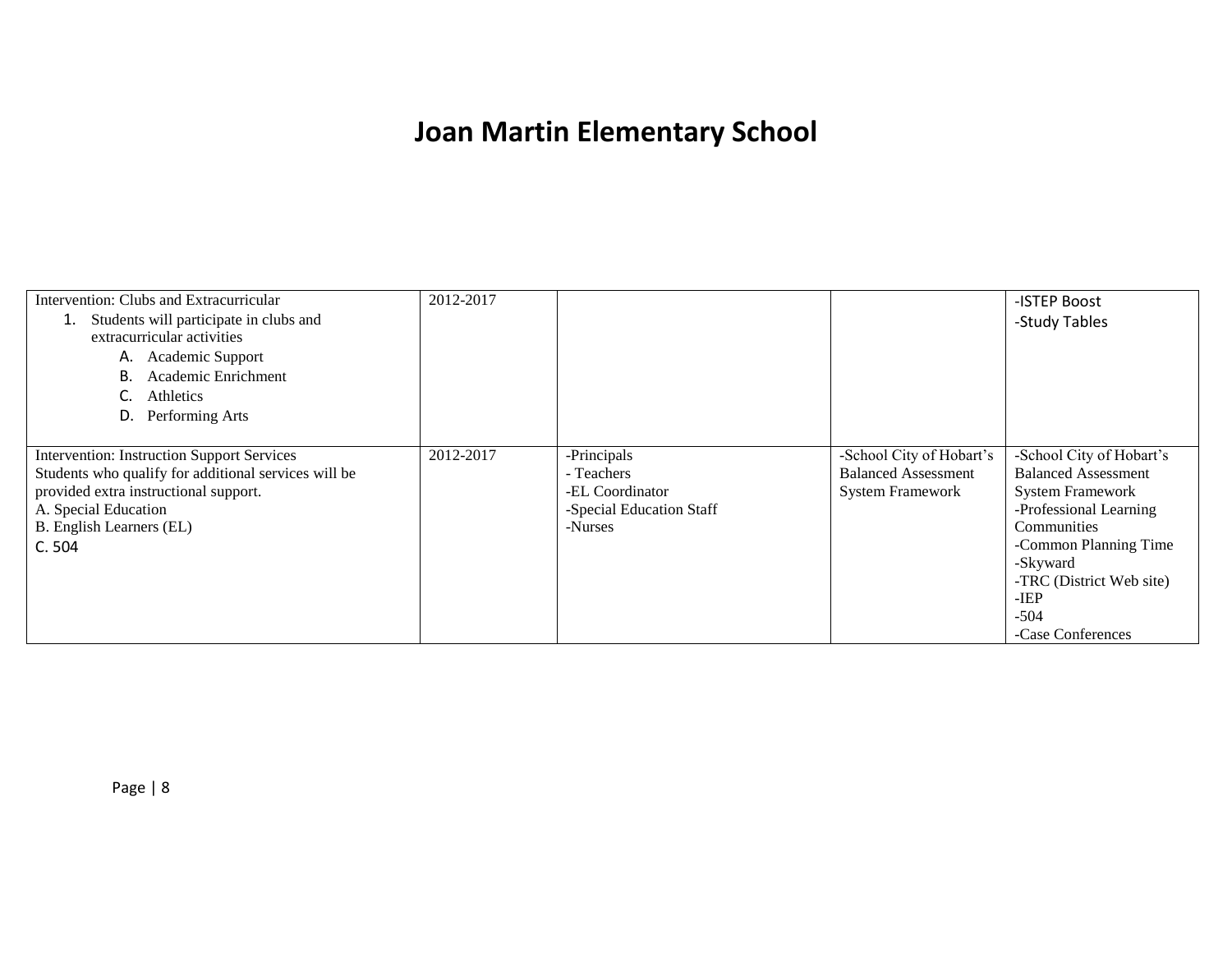| Intervention: Family/Community Involvement           | 2012-2017 | -Principals                    | -Parent/Teacher     | -Skyward Parent           |
|------------------------------------------------------|-----------|--------------------------------|---------------------|---------------------------|
| 1. All students will increase problem solving skills |           | -Elementary Staff              | Conference          | <b>Information Packet</b> |
| through opportunities for family/community           |           | -Central Office Administration | Attendance          | -School City of Hobart    |
| participation.                                       |           | -Technology Department         | -Monitoring Harmony | Website                   |
| A. Skyward -                                         |           |                                | usage               | <b>Online Assistance:</b> |
| Assignments/Grades/Discipline/Attendance             |           |                                | -Monitoring Website | -Khan Academy             |
| B. Website - Homework Help and Tips                  |           |                                | usage               | -FASTT Math               |
| C. Parent/Teacher meetings                           |           |                                |                     | -Envisions                |
| D. Homework Hotline                                  |           |                                |                     | - Fraction Nation         |
| E. Newsletters                                       |           |                                |                     | -Google Classroom         |
| F. Facebook                                          |           |                                |                     | -Smore                    |
| G. Google Classroom                                  |           |                                |                     | -Facebook                 |
| H. Online Assistance:                                |           |                                |                     | -Class Dojo               |
| -Khan Academy                                        |           |                                |                     |                           |
| -FASTT Math                                          |           |                                |                     |                           |
| -Envisions                                           |           |                                |                     |                           |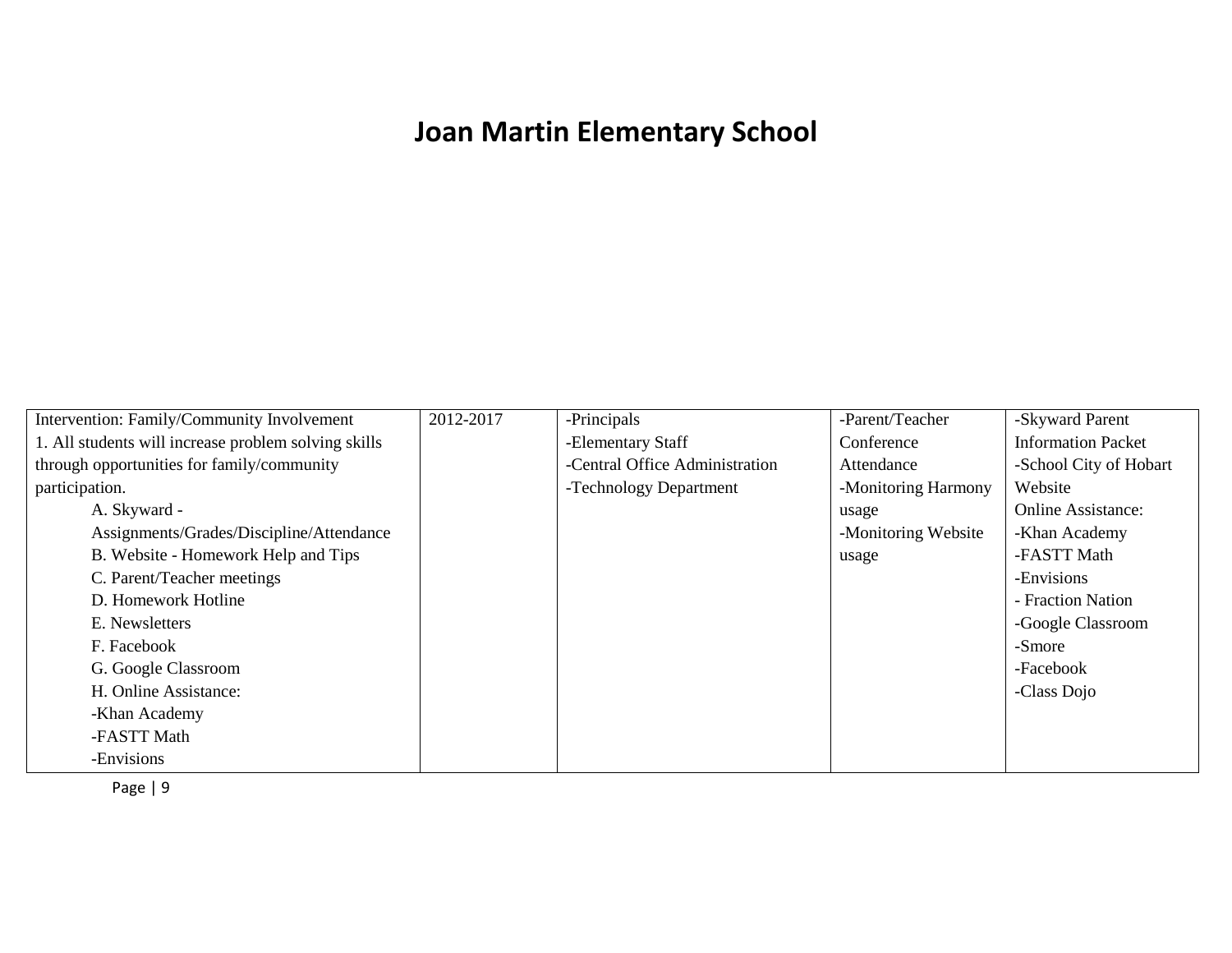| - Fraction Nation                         |  |  |
|-------------------------------------------|--|--|
| -Google Classroom                         |  |  |
| -Smore                                    |  |  |
| -Facebook                                 |  |  |
| -Class Dojo                               |  |  |
| I. Naviance-Monitoring College and Career |  |  |
| Planning                                  |  |  |

| Intervention: Professional Learning Communities          | 2012-2017 | -Administrators   | -SCOH Balanced           | -Time for Professional |
|----------------------------------------------------------|-----------|-------------------|--------------------------|------------------------|
| All students will increase problem solving skills as a   |           | -Elementary Staff | <b>Assessment System</b> | Development            |
| result of teacher participation in professional learning |           | -Interventionists | Framework                | -Professional          |
| communities.                                             |           |                   | -Classroom               | Development Calendar   |
|                                                          |           |                   | Assessments              | -Book Studies          |